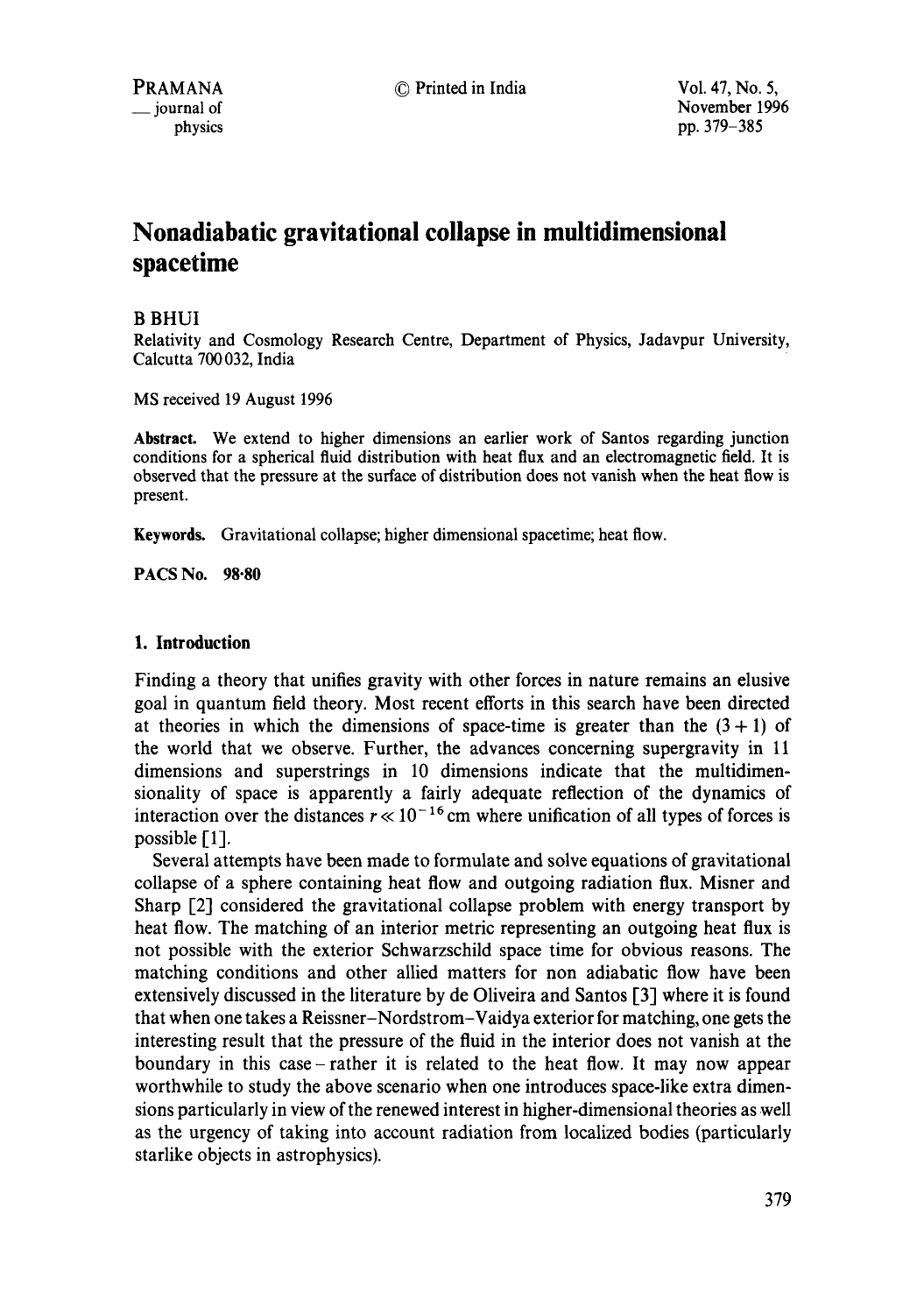### *B Bhui*

We have already studied in the literature the higher dimensional generalization of Schwarzschild and Vaidya type radiating solutions, which are characterized by spherical symmetry, [4-6] and one can use them for the exterior space-time.

In the present paper, junction conditions are studied at the boundary of a gravitating fluid sphere under very general conditions in higher dimensional space time. It is further assumed that the fluid has some excess charge giving rise to an electric field in the radial direction. We obtain expressions of the extrinsic curvature and the mass function in  $(n + 2)$  dimensions and to our knowledge such study has not been done so far.

As mentioned earlier, the pressure at the boundary does not vanish when energy momentum tensor contains heat flow. Section 2 addresses primarily the query whether one arrives at the same result when the topology of space time is  $R^{2+n}$  and we have spherical symmetry in n-dimensions including the extra ones. Here we get the answer that the dimensionality of space and also the presence of an electric field, does not change the four-dimensional result referred to earlier. It is to be noted that the same boundary conditions can be obtained if one use Synge-O' Brien [7] or Lichnerowicz [8] junction conditions.

### **2. Interior and exterior higher dimensional space-time and junction conditions**

We follow the method of Israel  $[9]$  in matching the interior with the exterior at the boundary. We consider an  $(n + 2)$ -dimensional spherically symmetric distribution with its motion described by a time-like  $(n + 1)$  space Z. The time-like  $(n + 1)$ -space z divides the interior from the exterior and the dividing hypersurface distinguishes between the two  $(n + 2)$ -dimensional manifolds  $V^-$  and  $V^+$ ; both of which contain Z as a part of their boundaries.

The intrinsic metric to z is

$$
ds^2 = g_{ij} d\lambda^i d\lambda^j = -d\tau^2 + R^2(\tau) dX_n^2, \qquad (1)
$$

where  $dX_n^2 = d\theta_1^2 + d\theta_2^2 \sin^2 \theta_1 + \cdots + \sin^2 \theta_1 \sin^2 \theta_2 \cdots \sin^2 \theta_{n-1} d\theta_n^2$  and the co-ordinates  $\lambda^i$  being  $\tau, \theta_1, \ldots, \theta_n$ .

The interior metric in  $(n + 2)$ -dimensional space time is taken as

$$
ds_{-}^{2} = -A^{2}dt^{2} + B^{2}(dr^{2} + r^{2}dX_{n}^{2}),
$$
\n(2)

where A, B and R are functions of the radial co-ordinate 'r' and time 't' and it contains a charged dissipative fluid characterized by radiation and heat flow in the radial direction.

For the exterior spacetime  $V^+$  described by higher-dimensional Reissner-Nordstrom-Vaidya metric [5, 6] which represents radiating Vaidya metric expressed in the null form and including the charge parameter as the source of the electromagnetic field is given by

$$
ds_{+}^{2} = -\left[1 - \frac{2m(v)}{(n-1)\bar{r}^{n-1}} + \frac{Q^{2}}{(n-1)\bar{r}^{2n-2}}\right]dv^{2} - 2dv d\bar{r} + \bar{r}^{2} dX_{n}^{2},
$$
 (3)

where  $v$  is the retarded time co-ordinate.

**380 Pramana - J. Phys., Vol. 47, No. 5, November 1996**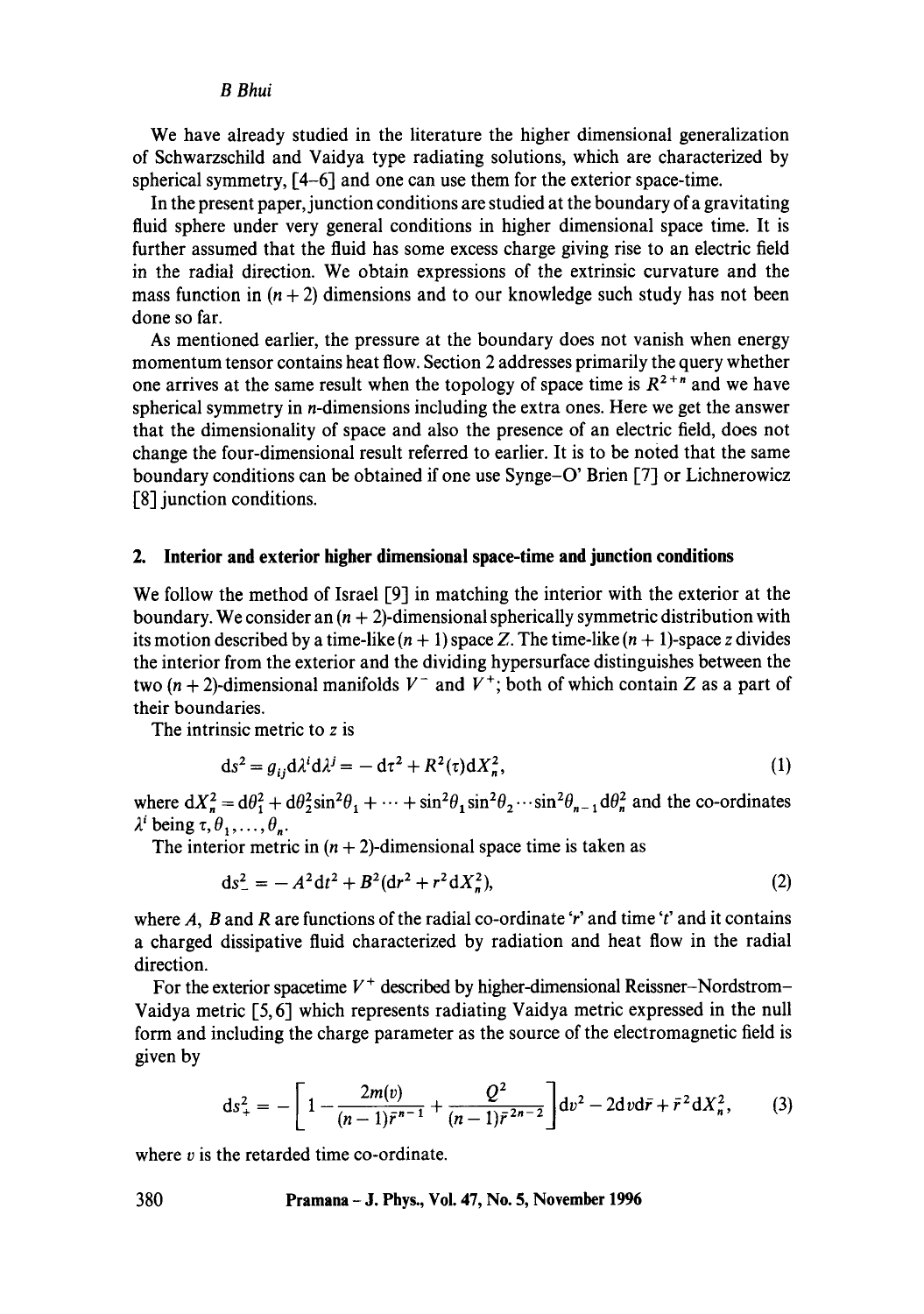In order to have a unique intrinsic geometry at the boundary hypersurface Z, both  $g_{\alpha R}^-$  and  $g_{\alpha R}^+$  must include the same intrinsic metric on Z, so that

$$
(\text{d}s_{-})_{\text{z}}^{2} = (\text{d}s_{+}^{2})_{\text{z}} = \text{d}S_{\text{z}}^{2}.
$$
 (4)

The above condition guarantees the continuity of the metric components across the boundary Z and equations of Z in  $V^{\pm}$  are given by

$$
x_{\pm}^{\alpha} = x_{\pm}^{\alpha} (\lambda^{i}). \tag{5}
$$

The second continuity condition imposed on z takes the form

$$
[K_{ij}] = K_{ij}^+ - K_{ij}^- = 0.
$$
 (6)

The extrinsic curvature components as given by Eisenhart are expressed as

$$
K_{ij}^{\pm} = -n_{\alpha}^{\pm} \frac{\partial^2 x_{\pm}^{\alpha}}{\partial \lambda^i \partial \lambda^j} - n_{\alpha}^{\pm} \Gamma_{ab}^{\alpha} \frac{\partial x_{\pm}^a \partial x_{\pm}^b}{\partial \lambda^i \partial \lambda^j}.
$$
 (7)

The equation of the surface which is the boundary  $Z$  will have the equation in the interior-co-ordinates

$$
f(r,t) = r - rz = 0,
$$
\n
$$
(8)
$$

where  $r_z$  is a constant, being the radial co-ordinates at the boundary in the co-moving system. Since  $\partial f/\partial x^2$  is a vector orthogonal to Z, the unit normal vector to this surface in the co-ordinates  $x^{\alpha}$  will be

$$
n_{\alpha}^- = (0, B(r_z, t), 0, 0...). \tag{9}
$$

The unit tangent vector to Z becomes

$$
1_{\alpha}^- = (A^2t, 0, 0...). \tag{10}
$$

Using equations (2), (7) and (9), we can calculate the following components of the extrinsic curvature

$$
K_{\tau\tau}^{-} = \left(-\frac{\partial A}{\partial r}\middle|AB\right)_{Z},\tag{11}
$$

$$
K_{\theta,\theta_1}^- = \frac{1}{\sin^2 \theta_1} K_{\theta_2 \theta_2}^- \equiv \left( r \frac{\partial (Br)}{\partial r} \right)_Z, \tag{12}
$$

$$
K_{ij}^- = 0, \quad i \neq j,\tag{13}
$$

where  $\tau$  stands for the proper time measured along the stream lines. We consider the junction condition (4) and comparing (1) with (2) with  $dr = 0$ , we obtain

$$
A(r_z, t)t = 1,\t\t(14)
$$

$$
r_z B(r_z, t) = R_z(\tau),\tag{15}
$$

where overhead dot represents differentiation with respect to  $\tau$ . As mentioned earlier the interior space-time  $V^-$  is due to a spherically symmetric distribution of a charged fluid with radial heat flow. Hence in our problem, we have two energy momentum tensors, one is matter energy momentum tensor and the other is electromagnetic energy tensor.

**Pramana - J. Phys., Vol. 47, No. 5, November 1996 381**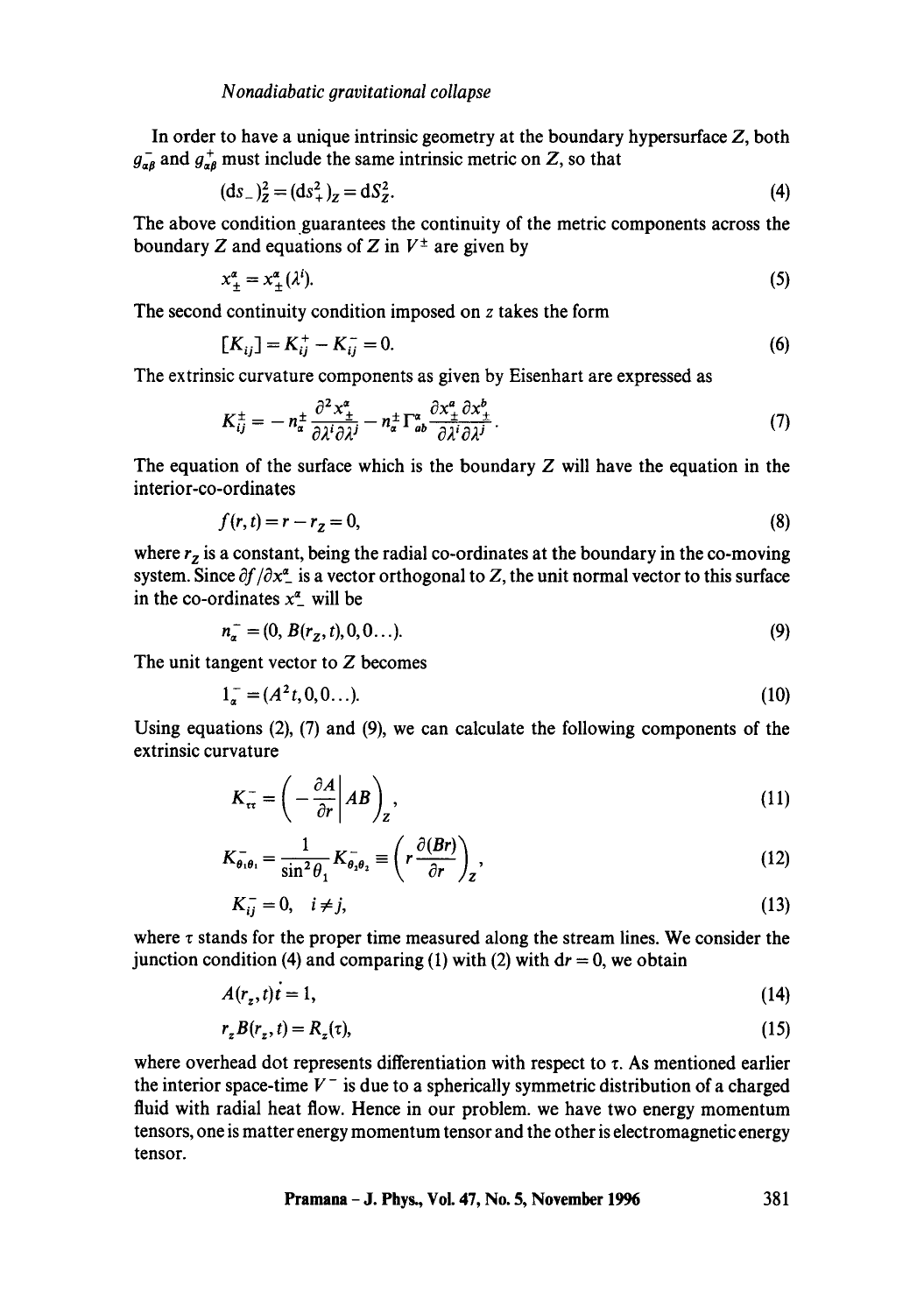#### *B Bhui*

The matter energy momentum tensor  $T_{\alpha\beta}$  is given by

$$
T_{\alpha\beta} = (\rho + p)v_{\alpha}v_{\beta} + pg_{\alpha\beta} + q_{\alpha}v_{\beta} + q_{\beta}v_{\alpha},\tag{16}
$$

where  $\rho$  is the energy density of the fluid, p the isotropic fluid pressure,  $v_{\alpha}$  is the  $(n + 2)$ -velocity and  $g_a$  is the radial heat flux such that

$$
v^{\alpha} = \frac{1}{A} \delta_0^{\alpha},\tag{17}
$$

$$
q^{\alpha} = (0, q, 0, 0...). \tag{18}
$$

The electromagnetic energy tensor is given by

$$
E_{\alpha\beta} = \frac{1}{4\pi} \left[ F_{\alpha}^{\nu} F_{\beta\nu} - \frac{1}{4} g_{\alpha\beta} F^{\nu\delta} F_{\nu\delta} \right],
$$
 (19)

where  $F_{\alpha\beta}$  is the electromagnetic field tensor. Maxwell's equations are

$$
F_{\alpha\beta} = \varphi_{\beta,\alpha} - \varphi_{\alpha,\beta},\tag{20}
$$

$$
F_{i\beta}^{\alpha\beta} = 4\pi J^{\alpha},\tag{21}
$$

where  $\varphi_a$  is the  $(n + 2)$  potential and  $J_a$  is the  $(n + 2)$  current. As we have used co-moving co-ordinate system, there will be no magnetic field present in this local co-ordinate system and thus the  $(n + 2)$  potential and  $(n + 2)$  current can be given by

$$
\varphi_{\alpha} = [\varphi(r, t), 0, 0 \dots], \tag{22}
$$

$$
J^a = \sigma v^a,\tag{23}
$$

where  $\sigma$  is the charge density.

Einsteins's field equation is

$$
G_{\alpha\beta}^- = (T_{\alpha\beta} + E_{\alpha\beta}).\tag{24}
$$

Using eq. (22), we get the non-vanishing component of (20) as

$$
F_{01} = -F_{10} = -\frac{\partial \varphi}{\partial r}.
$$
\n(25)

Putting (23), (25) in Maxwell's equation, straight-forward calculation yieJds

$$
\frac{\partial^2 \varphi}{\partial r^2} + \left(\frac{1}{A} \frac{\partial A}{\partial r} + \frac{(n+1)}{B} \frac{\partial B}{\partial r} + \frac{n}{r}\right) \frac{\partial \varphi}{\partial r} = 4\pi AB^2 \sigma \tag{26}
$$

and

$$
\frac{\partial}{\partial t} \left( \frac{1}{A^2 B^2} \frac{\partial \varphi}{\partial r} \right) + \left( \frac{1}{A} \frac{\partial A}{\partial t} + \frac{(n+1)}{B} \frac{\partial B}{\partial t} \right) \frac{1}{A^2 B^2} \frac{\partial \varphi}{\partial r} = 0. \tag{27}
$$

From the above equations (26) and (27), we get after integration

$$
\frac{\partial \varphi}{\partial r} = \frac{A l(r)}{B r^n},\tag{28}
$$

where

$$
l(r) = 4\pi \int_{0}^{r} \sigma B^{(n+1)} r^{n} dr.
$$
 (29)

382 **Pramana - J. Phys., Vol. 47, No. 5, November 1996**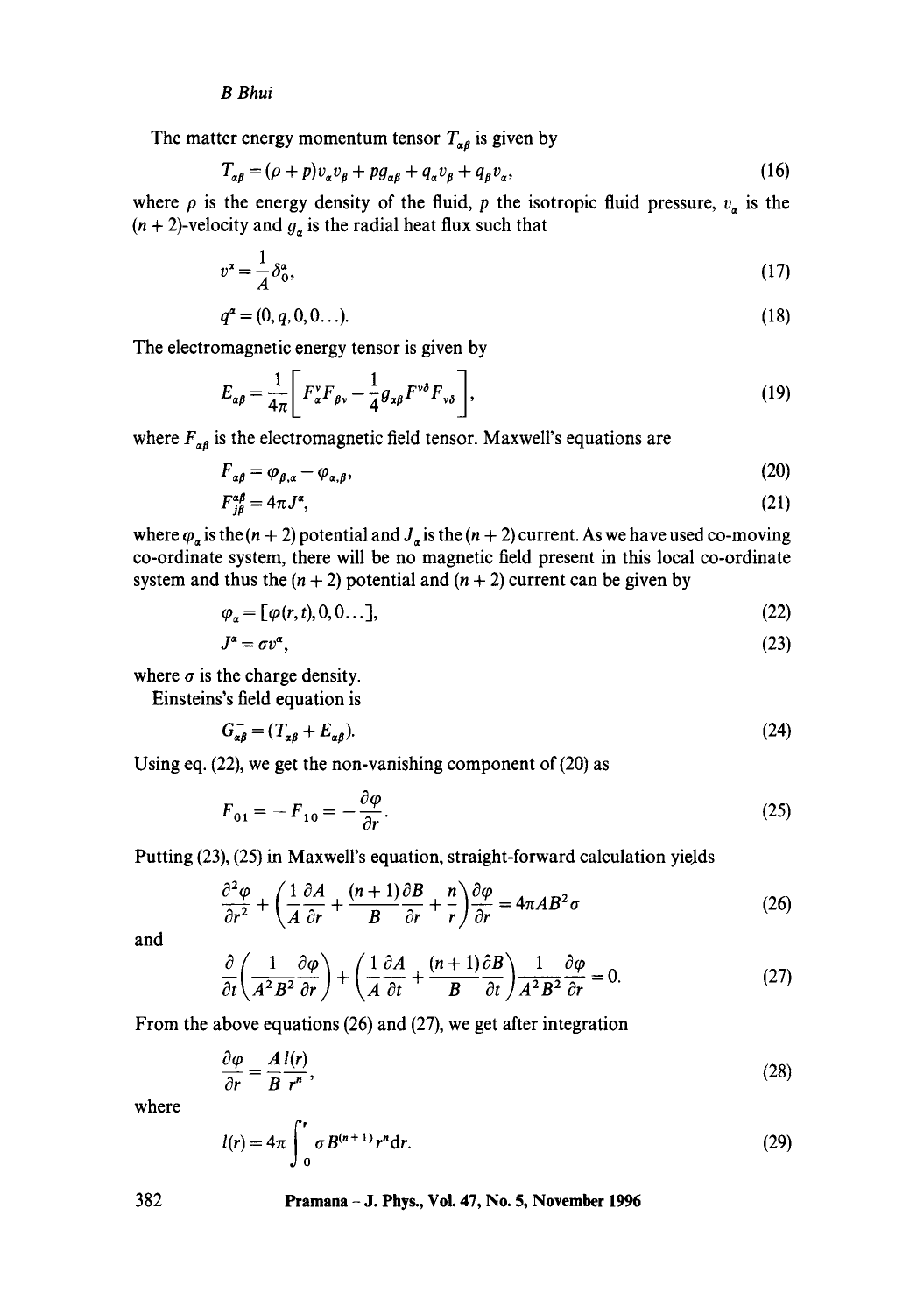Outside the spherical surface Z, observe that  $\sigma$  vanishes and thus  $l(r)$  given by (29) becomes a constant Q. At large distance from the source we have from (28),  $\partial \varphi / \partial r = Q/r^n$ . Hence we conclude that  $l(r)$  is the total charge distributed up to the radius r.

The non vanishing components of Einstein's field equation (24) with (17), (18) and (28) and metric (2) are given by

$$
G_{00}^{-} = -\frac{n(n+1)B^{2}}{2} + \frac{A^{2}}{B^{2}} \left( n\frac{B''}{B} + \frac{n(n-3)B'^{2}}{2} + \frac{n^{2}B'}{B^{2}} \right)
$$
  
\n
$$
= -\left( \rho A^{2} + \frac{A^{2}l^{2}(r)}{B^{4}} \right), \qquad (30)
$$
  
\n
$$
G_{11}^{-} = n\frac{A'B'}{AB} + n\frac{A'}{Ar} + \frac{n(n-1)B'^{2}}{2} + \frac{n(n-1)B'}{Br} + \frac{B^{2}}{A^{2}}
$$
  
\n
$$
\times \left( -n\frac{\ddot{B}}{B} - n\frac{n-1}{2}\frac{\dot{B}^{2}}{B^{2}} + \frac{n\dot{A}\dot{B}}{AB} \right)
$$
  
\n
$$
= \left( pB^{2} - \frac{l^{2}}{B^{2}r^{2n}} \right), \qquad (31)
$$
  
\n
$$
G_{2}^{2} = G_{3}^{3} \cdots = G_{n}^{n} = \frac{1}{B^{2}} \left( \frac{A''}{A} + (n-1)\frac{B''}{B} + (n-1)\frac{A'}{Ar} + \frac{(n-1)(n-4)B'^{2}}{2} \right)
$$

$$
B^{2} (A \t B^{2} + (n-1)^{2} \frac{B'}{Br} + (n-2) \frac{A'B'}{AB}) - \frac{1}{A^{2}} \left( n \frac{B}{B} + \frac{n(n-1)B^{2}}{2} - \frac{n \dot{A}B}{AB} \right)
$$
  

$$
\left( n \frac{1}{2} \right)
$$

$$
=\left(p-\frac{1}{B^4}\frac{l^2}{r^{2n}}\right),\tag{32}
$$

$$
G_{01}^{-} = -\frac{nB'}{B} + \frac{nBB'}{B^2} + \frac{nA'B}{AB} = -qB^2A.
$$
 (33)

When  $n = 2$ , the above field equations reduce to four dimensional case. The isotropy of the pressure gives the relation

$$
\left(\frac{A'}{A} + (n-1)\frac{B'}{B}\right)' = \left(\frac{A'}{A} + \frac{B'}{B}\right)^2 - \frac{1}{r}\left(\frac{A'}{A} + (n-1)\frac{B'}{B}\right) + 2\left(\frac{A'}{A}\right)^2 - (n-2)\left(\frac{B'}{B}\right)^2.
$$
\n(34)

As mentioned earlier the exterior space-time  $V^+$  described by higher dimensional Reissner-Nordstron-Vaidya metric represents spherically symmetric metric with electric field and out going radial flux of unpolarized radiation given in equation (3). The equation of  $Z$  in the exterior Vaidya co-ordinate is

$$
f(\bar{r}, v) = \bar{r} - r_z(v) = 0\tag{35}
$$

and the unit normal vector on z in the exterior space-time is

$$
n_{\alpha}^{+} = \left[1 - \frac{2m}{(n-1)\bar{r}^{n-1}} + \frac{2d\bar{r}_2}{dv} + \frac{Q^2}{(n-1)\bar{r}^{2n-2}}\right] \left(-\frac{d\bar{r}_2}{dv}, 1, 0, 0...\right). \tag{36}
$$

**Pramana - J. Phys., Voi. 47, No. 5, November 1996 383**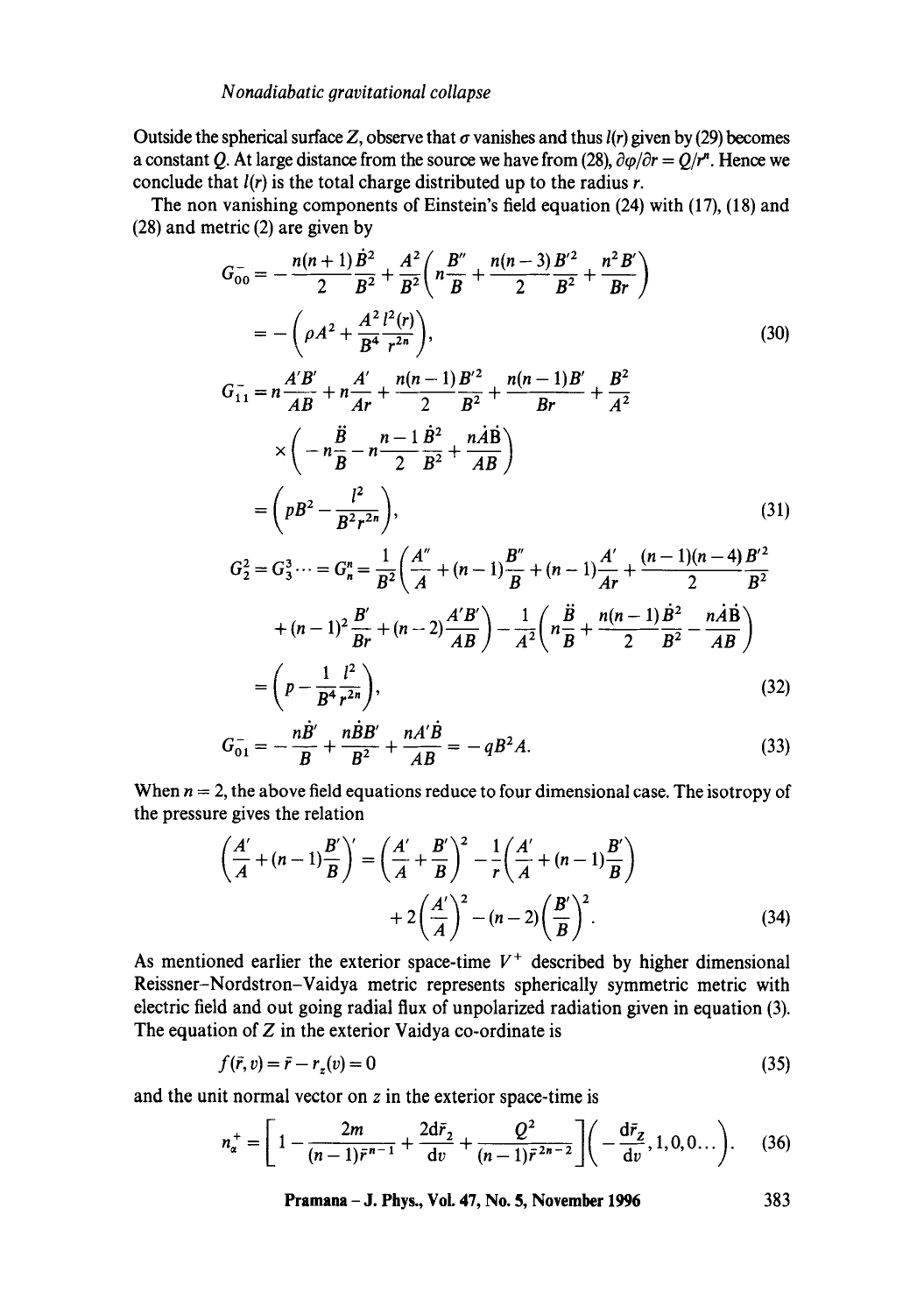## *B Bhui*

The junction condition (4) yields

$$
\bar{r}_z(v) = R(\tau) \tag{37}
$$

and

$$
\left(\frac{d\tau}{dv}\right)_z^2 = \left[1 - \frac{2m}{(n-1)\bar{r}^{n-1}} + 2\frac{d\bar{r}_z}{dv} + \frac{Q^2}{(n-1)\bar{r}^{2n-2}}\right].
$$
\n(38)

Using (38) we can write unit-normal vector as

$$
n_{\alpha}^{+} = (-\dot{\bar{r}}, \dot{v}, 0, 0, \ldots)_{Z}.
$$
 (39)

The unit tangent vector to  $z$  is

$$
1_{\alpha}^{+} = \left(\dot{\vec{r}} - \frac{1}{\dot{v}}, -\dot{v}, 0, 0, \dots\right). \tag{40}
$$

The extrinsic curvature to z is calculated with the help of equations  $(7)$ ,  $(3)$ ,  $(38)$  and  $(39)$ and we get

$$
K_{\tau\tau}^{+} = \left[\frac{\ddot{v}}{v} - \dot{v}\left(\frac{m}{\bar{r}^{n}} - \frac{Q^{2}}{\bar{r}^{2n-1}}\right)\right]_{z},
$$
\n
$$
K_{\tau\tau}^{+} = \frac{1}{\tau^{2n}} K_{\tau\tau}^{+} = \left[\dot{v}\bar{r}\left(1 - \frac{2m}{\tau^{2n}} + \frac{Q^{2}}{\tau^{2n}}\right) + \dot{r}\bar{r}\right],
$$
\n(42)

$$
K_{\theta\theta}^{+} = \frac{1}{\sin^{2}\theta} K_{\varphi\varphi}^{+} = \left[ \dot{v}\bar{r} \left( 1 - \frac{2m}{(n-1)\bar{r}^{n-1}} + \frac{Q^{2}}{(n-1)\bar{r}^{2n-2}} \right) + \dot{\bar{r}}\bar{r} \right],
$$
 (42)

$$
K_{ij}^+ = 0 \text{ for } i \neq j. \tag{43}
$$

The Einstein tensor for the metric (3) is

$$
G_{\alpha\beta}^+ = (G_{\alpha\beta}^+)_{\text{rad.}} + (G_{\alpha\beta}^+)_{\text{el.}},
$$
\n(44)

$$
(G_{\alpha\beta}^+)_{\text{rad.}} = -\frac{n}{\bar{r}^n} \frac{\mathrm{d}m}{\mathrm{d}v} \delta^0_\alpha \delta^0_\beta, \tag{45}
$$

$$
(G_{\alpha\beta}^+)_\text{el.} = \frac{Q^2}{r^{2n}} \left[ 1 - \frac{2m}{(n-1)\bar{r}^{n-1}} + \frac{Q^2}{(n-1)\bar{r}^{2n-2}} \right] \delta_\alpha^0 \delta_\beta^0 + \frac{Q^2}{\bar{r}^{2n}} \delta_\alpha^0 \delta_\beta^1 + \frac{Q^2}{\bar{r}^{2n}} (\delta_\alpha^2 \delta_\beta^2 + \sin^2 \theta_1 \delta_\alpha^3 \delta_\beta^3 + \dots + \sin^2 \theta_1 \cdots \sin^2 \theta_n \delta_\alpha^n \delta_\beta^n). \tag{46}
$$

Now from the second continuity condition at the boundary  $K_{ij}^+ = K_{ij}^-$  and comparing  $K_{\theta\theta}$  at the boundary z from (42) and (12), we get

$$
\left[r\frac{\partial (Br)}{\partial r}\right]_Z = \left[\dot{v}\dot{r}\left(1 - \frac{2m}{(n-1)\bar{r}^{n-1}} + \frac{Q^2}{(n-1)\bar{r}^{2n-2}}\right) + \dot{r}\dot{r}\right]_z.
$$
 (47)

With the help of (14), (15), (37) and (38) we get an expression for higher dimensional mass function as

$$
m_z = (n-1)(B\vec{r})^{n-1} \left[ \frac{\vec{r}^2 \dot{B}^2}{2A^2} - \vec{r} \frac{B'}{B} - \frac{\vec{r}^2 B'^2}{B^2} + \frac{Q^2}{2(n-1)(\vec{r}B)^{n-1}} \right]_Z.
$$
 (48)

**384 Pramana - J. Phys., Vol. 47, No. 5, November 1996**